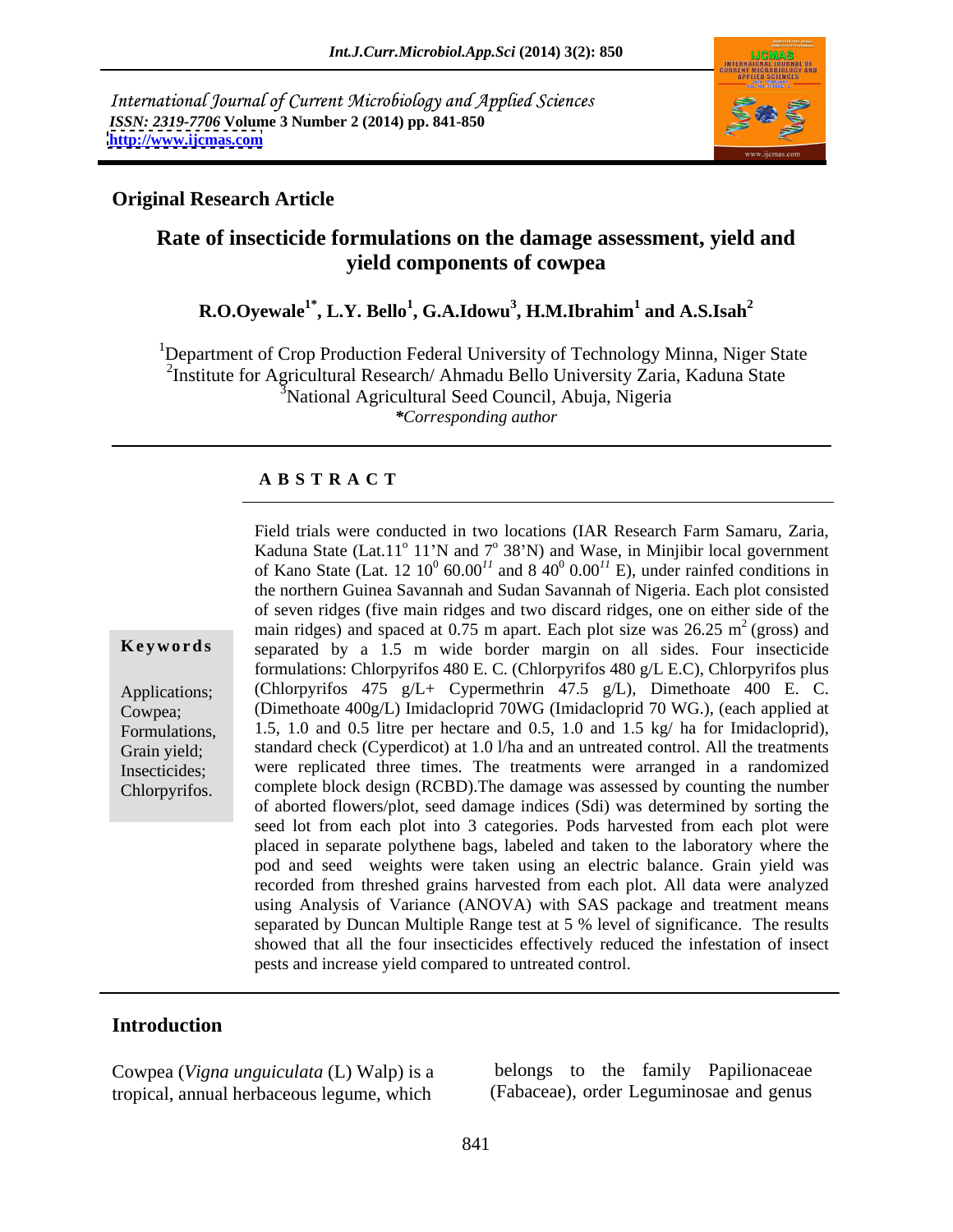*Vigna* (Cobley, 1956; Martin and Leonard, Egypt (FAO, 2008). The main producing 1956; Singh *et al*, 1997). The genus *Vigna* consists of over one hundred different Sudan savannas (Mongo, 1996). However, species widely found in the tropical and some appreciable quantities are grown in subtropical regions, and has great morphological and ecological diversity (Ng and Monti, 1990; Paino D'urzo *et al*, seasons, namely; early (March – July) and 1990). The common names of this crop late (August – November) (Ebong, 1965). include black- eye bean, southern pea, In general, plant insect pests, diseases and bean, cowpea, china pea and cow grain. In weeds impose a serious threat to crop Nigeria, it is commonly referred to as production in Nigeria. Population of beans, "ewa" (Yoruba), "wake" (Hausa) and "akedi" (Igbo) (Singh and Ajeigbe, increased over the years especially by the 1998), "nyebbe" (Fulani), "ezor" ( Ebira), enje"(Idoma), "jok"(Baju) and  $\Box$ "ijik" (Ikulu) (Oyewale,  $2013$ ). Faris (1965) postulated that, based on the presence of Traditionally, Nigerian farmers have been wild progenitors of cowpea in West and relying heavily on pesticides for the Central Africa, the region was the centre control of various weeds, insect pests and of domestication of cowpea. This view diseases, leading to the high importation of was corroborated by Rawal (1975) who these products and their price have also reported that cowpea originated from become so high that it is becoming sub-humid and semi-arid regions of West impossible for local farmers to afford Africa. This view was also shared and (Nwanze, 1991; Schwab *et al.,* 1995; Van supported by Steele (1965). However, den Berg and Nur, 1998; Okrikata and some studies on the genetic exploration of Anaso, cowpea in Africa suggested that Swaziland synthetic pyrethroids to the Agricultural may be the primary centre of origin of wild progenitors, because this country has range of pesticides already in use on higher species diversity throughout the different crops in Nigeria (Dina, 1979). world (Ng and Monti, 1990; Mongo, 1996). Regardless of its centre of origin, Elliot (1976) and thought the synthetic cowpea is extensively cultivated in Africa, pyrethroids are generally safe a reduction Asia, Australia, Brazil, the Caribbean's, in the number of applications would not India and the United States of America only increase the profit margin accruing to (U.S.A). The major areas of production in Central and West Africa, which account for about 89 % of the total area of world practices (Dina, 1982). Chemical methods production, are Nigeria, Niger, Mali, are the only ones employed at present on a Burkina Faso, Senegal, Cameroon and Democratic Republic of Congo, (FAO, cowpea in Nigeria, particularly those 2008). Modest amounts also emanate from Mozambique, Tanzania, Uganda, Sudan, Kenya and Somalia. Other producers are The aim of this research work was to Myanmar, Haiti, Serbia, Sri Lanka and

ezo" (Nupe), "evor" (Gwari), country (Emosairue and Ubana, 1998). areas in Nigeria are within the Guinea and the rain forest belts, particularly in the South West, which has two (2) growing seasons, namely; early (March – July ) and late (August – November) (Ebong, 1965). weeds, insect pests and diseases have introduction of monoculture farming in the

> 2008). The introduction of market is a welcome addition to a wide The advantages have been enumerated by the farmer but would also be in consonance with pest management large scale for the control of insect pests of infesting the flowers and pods.

The aim of this research work was to assess the influence of different rates of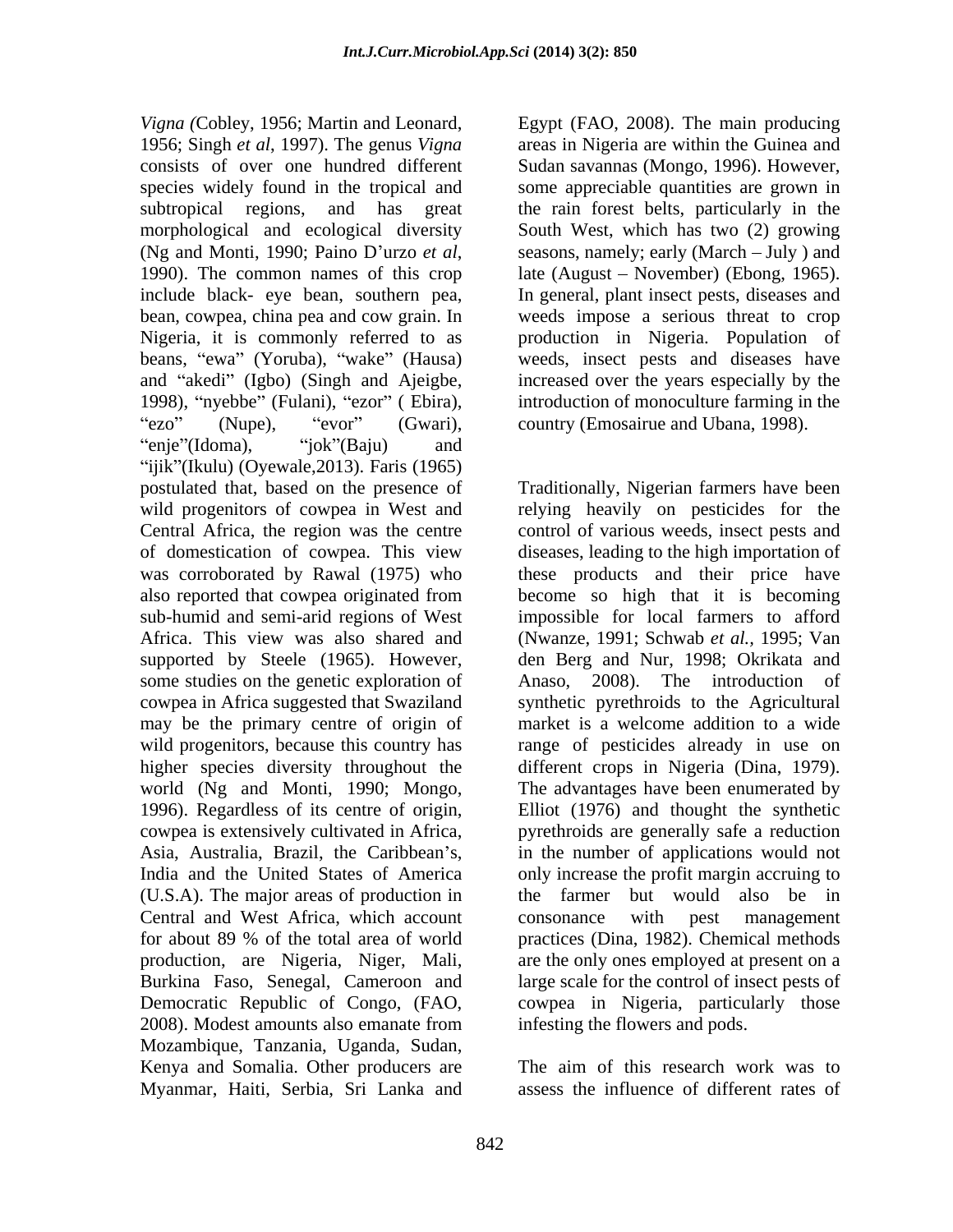four insecticide formulations on the 237.5 g a.i.  $+$  23.75 g a.i. /ha;

Field trials were conducted in two location: IAR Research Farm Samaru, block design (RCBD). Zaria (Lat.11  $11^0$ N and 7 38<sup>0</sup>N) and Wase  ${}^{0}\text{N}$  and 7 38 ${}^{0}\text{N}$ ) and Wase  $^{0}$ N) and Wase (Lat. 12  $10^0$  60.00<sup>11</sup> and 8  $40^0$  0.00<sup>11</sup> E) in **Cowpea Variety and Sowing** Minjibir local government of Kano state) under rain fed conditions in the Guinea Savannah and northern sudan of Nigeria, respectively, with mean annual rainfall between 150 to 350 mm and temperatures range from  $25 - 32$  °C in the dry harmattan and harvest period (November - August in both locations. Seedlings were December). thinned to two plants per stand two weeks

# **Site Preparation and Experimental**

An area measuring  $1,671.9 \text{ m}^2$  each was marked out for the experiment with three replications (blocks) and each replication consisted of 14 plots each measuring 5.25 m x 5 m. Each block was separated from **Insecticide Treatment** the next by a distance of 1.5 m. Each plot consisted of seven ridges (five main ridges and two discard ridges, one on either side of the main ridges) and spaced at 0.75 m apart. Each plot size was  $26.25 \text{ m}^2$  (gross) and separated by a 1.5 m wide border margin on all sides. Four insecticide formulations: Chlorpyrifos 480 g/L E.C, Chlorpyrifos  $475$  g/L + Cypermethrin 47.5  $g/L$ , Dimethoate 400  $g/L$ , Imidacloprid 70 were sp<br>WG standard check (Cypermethrip weeks. WG, standard check (Cypermethrin +Dimethoate) and untreated control. Each was applied at 1.5, 1.0 and 0.5 litre per hectare as follows: (Chlorpyrifos; 720 g a.i./ha, (480 g a.i./ha, and 240 g a.i./ha The damagnet The relation The state  $\frac{1}{2}$ . The mass Chlowing: Chlorpyrifos plus; 712.5 g a.i. + 71.25 g following:<br>a i /ba  $\frac{475 \text{ g}}{475 \text{ g}}$  a i /ba and - Number of aborted flowers/plant by a.i./ha, 475 g a.i.  $+ 47.5$  g a.i. /ha, and

damage assessment, yield and yield Imidacloprid; 105 g a.i./ha, 70 g a.i. /ha components of cowpea. and 35 g a.i. /ha; Dimethoate; 600 g a.i/ **Materials and Methods** standard check (Cyperdicot ; 250+ 30 g **Study Area** also used. All the treatments were ha, 400 g a.i./ha, and 200 g a.i./ha, a.i. /ha) and an untreated control were replicated three times. The treatments were arranged in a randomized complete block design (RCBD).

## $^{11}$  and 8 40<sup>0</sup> 0.00<sup>11</sup> E) in **Cowpea Variety and Sowing**

**Layout Layout Layout Layout Layout Layout Layout Layout Layout Layout Layout Layout Layout Layout Layout Layout Layout Layout Layout Layout Layout Layout Layout Layout Layou** 2 each was (Mancozeb 650g/kg + Carbendazim 150 Cowpea variety, SAMPEA 6 seeds were dressed with Apron Star (Metalaxyl + Thiomethoxam) (1 sachet 10g /2 kg seed) and was sown three seeds per hole at 0.2 m apart intra row in the second week of after sowing (WAS). Compound fertilizer (NPK 15:15:15) was applied as side WAS. Fungicide, Mancozeb extra 80wp g/kg wp) was applied at the rate of 1.5 kg/ha before flowering.

## **Insecticide Treatment**

 $2 \text{ (gross)}$  sprayer commenced at 8 WAS which Field applications of insecticides at varying levels (dosages); 0.5, 1.0, and 1.5 lha-1 using a 20 litre CP3 Knapsack coincided with the period of onset of flowers in this cowpea variety. Foliar spraying started from 9.00 a.m. each day after insects sampling. All the insecticides were sprayed once every week for three weeks.

## **Damage Assessment.**

The damage was assessed based on the

following: - Number of aborted flowers/plant by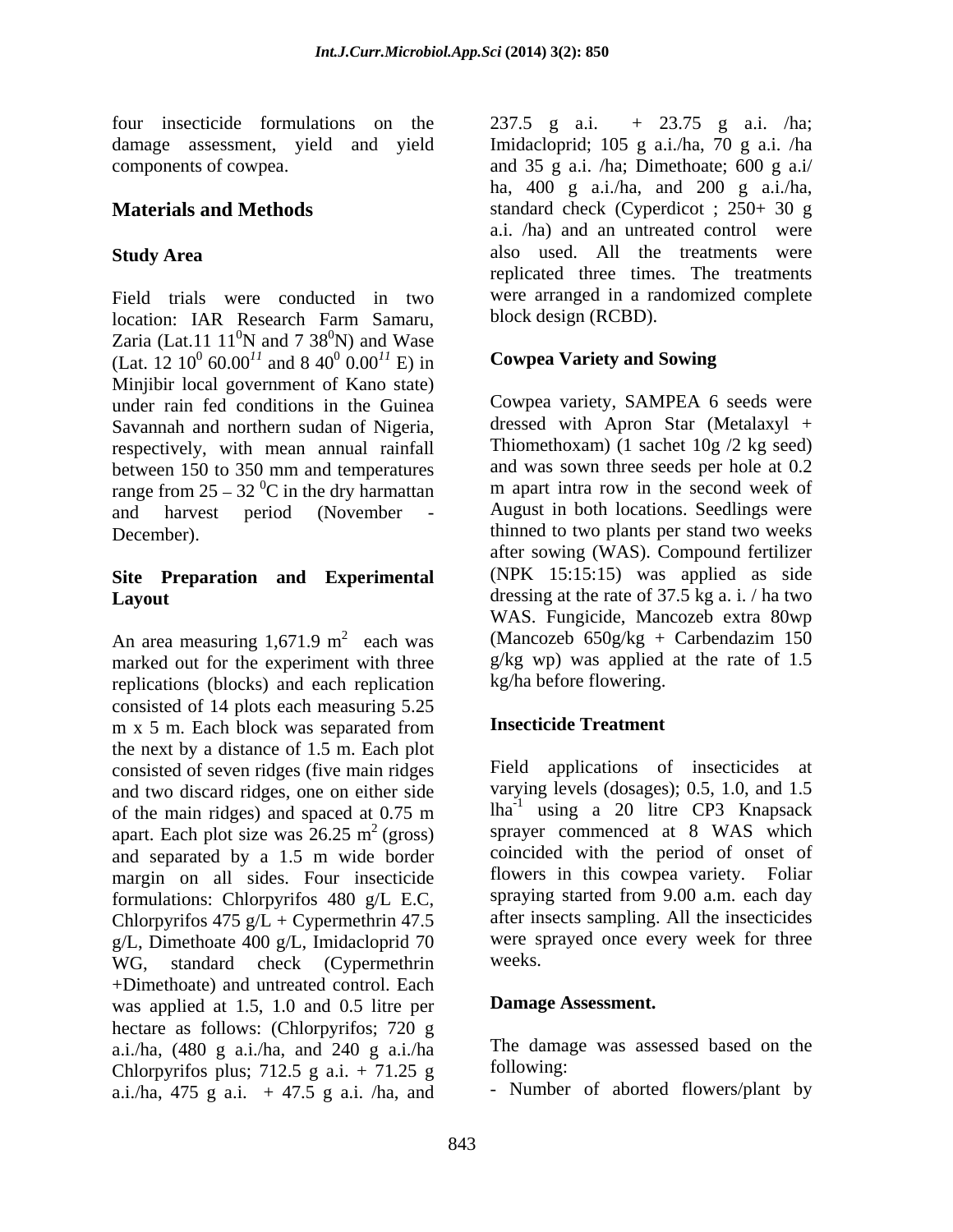randomly at 10 WAS. following formula (Aliyu *et al*., 2011).

Pod damage assessment involves counting the number of damaged pods per plant and divided by the total number of pods produced per plant in a random sample of 10 plants per plot. These were expressed in percentages according to the method used by Oparaeke, 2005.

Seed damage indices (Sdi), was insecticide against thrips and borer larvae determined by sorting the seed lot from infestation on flowers) were assessed at 11 each plot into 3 categories as described by WAS by counting pods produced from a Gilman *et al.,* (1982). Category A consisted of seeds with no feeding damage; category B, seeds with obvious **Data Analysis** feeding punctures but with mild wrinkles and category C, seeds with holes and/or All data were analyzed using Analysis of seeds that are severely wrinkled and Variance (ANOVA) with SAS package shrunken to small sizes. The proportion of (SAS, each category from each treatment subplot were counted, weighed and expressed as (DMRT) at 5% level of significant (SAS percentage of the total weight of seeds assessed. To compute the Sdi, weights was used as illustrated below:  $Sdi = 0.5$  (% **Results and Discussion** seed weight in category B) + (% seed weight in category C). **Effect of insecticide rates on pods**

Percentage seed weight in each category  $=$  Wase 100 (seed weight in that category)  $\div$  total

each plot were placed in separate polythene bag, labelled and taken to the

counting the number of flowers that drop harvested from each plot. The pods and on the ground from five stands selected seed weights were calculated using the

$$
a x 10,000
$$
  
Seed/pod weight (kg/ha) = 10,000  

$$
b x 1000
$$

where  $a = plot$  yield in grams (g),  $b = Net$  plot size.

Pod density (a measure of efficacy of infestation on flowers) were assessed at 11 WAS by counting pods produced from a random sample of 10 plants per plot.

## **Data Analysis**

(2003) and treatment means separated by Duncan Multiple Range Test Institute, 2003).

## **Results and Discussion**

## **production and damage at Samaru and Wase**

seed weight per plot Table 1.0 showed no significant difference **Yield Assessment**  between the insecticidal treatments and Harvesting of cowpea dried pods produced in Samaru. Although plots commenced when more than 50 % of the treated with Chlorovrifos at 240 g a.i./ha pods dried. Subsequent harvesting was had highest number of pods produced but also carried out to ensure that the cowpea no significant difference  $(p<0.05)$  only was fully harvested. Pods harvested from existed between it and Dimethoate at 400 laboratory where the pod and seed weights produced between plots treated with were taken using an electric balance. Grain Chlorpyrifos at 240 and 720 g a.i./ha, yield was recorded from threshed grains Imidacloprid (105 g a.i./ha), on one handamong the insecticidal treatments and also untreated control for number of pod treated with Chlorpyrifos at 240 g a.i./ha g a.i./ha in Samaru. In Wase, there was significant difference (p<0.05) in pod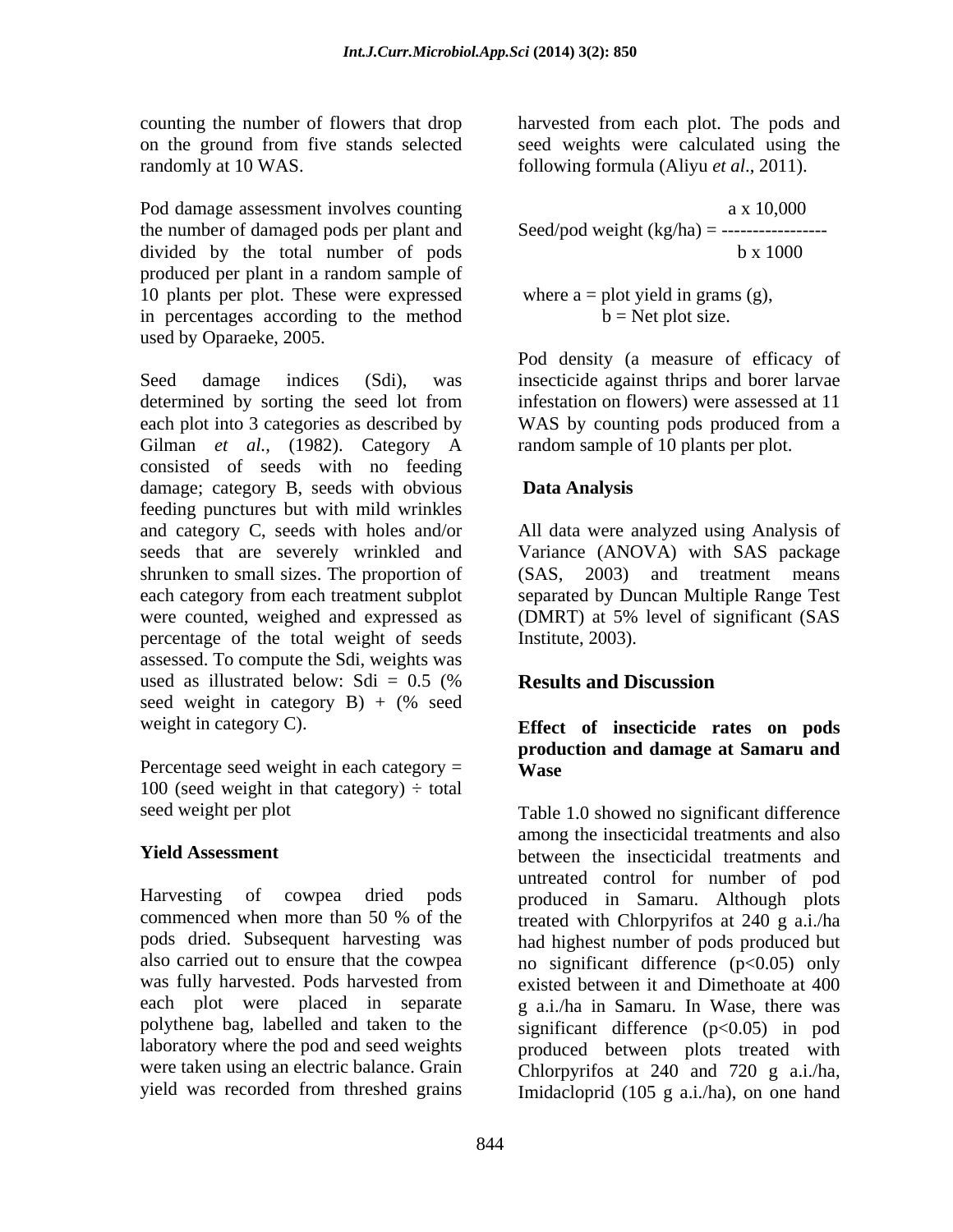and Chlorpyrifos plus at 475+47.5 g a.i **Effect of insecticide rates on seed** /ha,on the other. On pods damage, Table **damage index of cowpea at Samaru and** 1.0 showed significant difference (p< 0.05) among the insecticide treatments and Chlorpyrifos at 240 g a.i./ha, 720 g a.i./ha, Cyperdicot (standard) at 250+30 g a.i./ha 712+71.2 g a.i./ha, Dimethoate (200

and  $712+71.2$  g a.i./ha) and Chlorpyrifos at 480 and 720 g a.i./ha but not with Cyperdicot (250+30 g a.i./ha), Imidacloprid (35 and 105 g a.i./ha), at 480 g a.i. /ha than at 240 and 720 g a.i. /ha, Chlorpyrifos plus at 475+47.5than at lower percentage pod damage (p<0.05) was recorded in Dimethoate at 200 g a. i. lower ( $p < 0.05$ ) than at 475+47.5 and 712+ 71.2 hg a.i. /ha.

# **Wase**

between insecticide treatments and Table 2.0 indicated that Category A untreated control. Plots treated with showed no significant difference among showed significant difference  $(p< 0.05)$  controls, although plots treated with from other insecticide treatments except Imidacloprid at 35 g a.i./ha had the highest for Chlorprifos plus at 237.5+23.75 and undamaged seeds (2.37). In category B, and600 g a.i./ha and Imidacloprid at 105 g between the insecticide treatments and a.i./ha in Samaru. Also in Wase, there untreated control except for plots treated were significant difference (p<0.05) with Chlorpyrifos plus at 237.5+ 23.75 among the insecticidal treatments and and 712+71.2g a.i./ha, Imidacloprid at 35 between insecticidal treatments and g a.i./ha and 70 g a.i./ha. In category C, untreated control. there were no significant difference among Plots treated with Chlorpyrifos at 240 g a. significant difference  $(p<0.05)$  between i./ha showed significant difference insecticide treatments and untreated (p<0.05) from plots treated with control at Samaru. However at Wase, Imidacloprid at 70 g a.i./ha, Dimethoate at there were significant differences (p<0.05) 600 g a.i./ha, Chlorpyrifos plus (475+47.5 among the insecticide treatments in significantly different from plots treated were significantly different from plots Dimethoate at 200 and 400 g a.i./ha. a.i./ha. Similarly, plot treated with Percentage pod damage was higher Chlorpyrifos plus at 237.5+ 23.75 g (p<0.05) in plot treated with Chlorpyrifos a.i./ha, Dimethoate at 200 g a.i./ha were 237.5+23.75 and 712+71.2 g a. i. /ha, location, Category B showed significant /ha than at 400 and 600 g a. i. /ha as well significant difference was recorded among as in Imidacloprid at 105 g a. i. /ha than at the insecticide treatments. The same trend 35 and 70 g a. i. /ha in Samaru. Similarly was followed in category C, where there in Wase plot treated with Chlorpyrifos at was no significant differences among the 240 g a. i. /ha had lower ( p<0.05) pod insecticide treated plots but untreated damage than at 480 and 720 g a. i. /ha. control had significantly higher  $(p<0.05)$ Chlorpyrifos plus at 237.5+ 23.75 was severely damaged seeds in the untreated the insecticide treatments and between the insecticide treatments and untreated there was significant difference ( $p < 0.05$ ) the insecticide treatments but there was category A as plots treated with Chlorpyrifos plus at 237.5+23.75 g a.i./ha treated with Imidacloprid at 70 g a.i./ha and Cyperdicot (standard) at 250+30 g significantly different (p<0.05) from untreated control. At the same Wase difference (p<0.05) between insecticide treatments and untreated control but no control than in insecticide treated plots.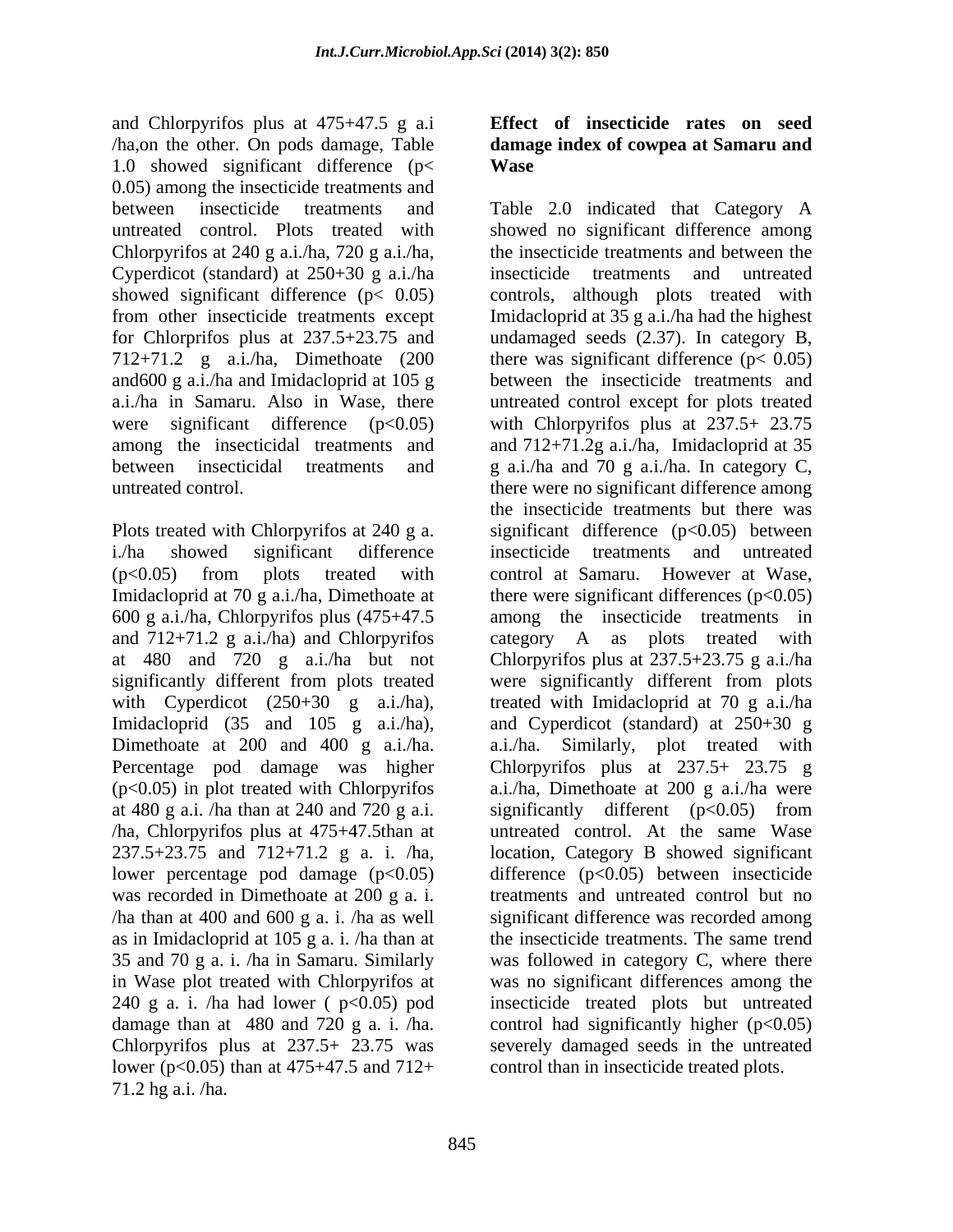| <b>Treatment</b><br>(ga.i.ha)        | <b>Mean Number</b><br>of pods<br>produced/plot | Mean % Pod<br>Damage /<br><b>Plot</b> | <b>Mean Number</b><br>of pods<br>produced/plot | Mean % Pod<br>Damage /<br><b>Plot</b> |
|--------------------------------------|------------------------------------------------|---------------------------------------|------------------------------------------------|---------------------------------------|
| Chlorpyrifos 240                     | $186.00^{\circ}$                               | 3.00 <sup>gh</sup>                    | $128.33^a$                                     | $3.17^e$                              |
| 480                                  | $118.33^{ab}$                                  | $6.00^{bc}$                           | $106.67^{\text{abc}}$                          | $4.93^{b}$                            |
| 720                                  | $176.00^{ab}$                                  | 3.00 <sup>gh</sup>                    | $135.33^a$                                     | 4.67 <sup>bcd</sup>                   |
| Chlorpyrifos plus<br>$237.5 + 23.75$ | $153.00^{ab}$                                  | 4.00 <sup>efg</sup>                   | $106.67^{\text{abc}}$                          | $3.33^e$                              |
| $475 + 47.5$                         | $131.00^{ab}$                                  | $5.33^{\text{cd}}$                    | $80.00^{\circ}$                                | $5.37^{b}$                            |
| $712 + 71.2$                         | $176.67^{ab}$                                  | 3.30 <sup>fgh</sup>                   | $96.33$ <sup>abc</sup>                         | $5.33^{b}$                            |
| Dimethoate 200                       | $179.67^{ab}$                                  | $2.67^h$                              | $130.33^a$                                     | $3.73^{\text{cde}}$                   |
| 400                                  | $114.67^b$                                     | $6.67^b$                              | $100.33^{\text{abc}}$                          | $4.43$ <sup>bcde</sup>                |
| 600                                  | $126.33^{ab}$                                  | 4.00 <sup>efg</sup>                   | $107.00$ <sup>abc</sup>                        | $5.37^b$                              |
| Imidacloprid 35                      | $127.67^{ab}$                                  | $4.67^{\text{de}}$                    | $105.00$ <sup>abc</sup>                        | $3.67^{\text{cde}}$                   |
| 70                                   | $138.00^{ab}$                                  | $4.33^{\text{def}}$                   | $98.33^{\text{abc}}$                           | $5.13^{b}$                            |
| 105                                  | $168.00^{ab}$                                  | 3.33 <sup>fgh</sup>                   | $127.67^{\text{a}}$                            | $4.43$ <sup>bcde</sup>                |
| $\text{Cyperdict}\n 250+30$          | $147.00^{ab}$                                  | 3.00 <sup>gh</sup>                    | $121.00^{ab}$                                  | $3.57^{\text{de}}$                    |
| Control                              | $128.67^{ab}$                                  | $9.00^{\text{a}}$                     | $81.67^{bc}$                                   | $9.10^{\circ}$                        |
| $S.E +$                              | 20.06                                          | 0.33                                  | 11.84                                          | 0.40                                  |

## **Table.1.0** Effect of insecticide rates on number of pod and pod damaged at Samaru and Wase

## **Effect of insecticide rates on yield of**

In Table 3.0, there was significant difference  $(p<0.05)$  in the yield of cowpea among the insecticidal treated plots in such as growing conditions, soil fertility, Samaru. Plots treated with Chlorpyrifos at moisture content and pod damage by plus at 237.5+23.75 and 712+71.2 g a i/ha, untreated control. Similarly, in Wase, limiting factors to increased and Chlorpyrifos at 240 g a i/ha had higher sustainable cowpea production. (p<0.05) grain yield than plots treated with

**cowpea at Samaru and Wase** Imidacloprid at 35 and 105 g a.i./ha and Dimethoate at 400 and 600 g a i/ha, control having the lowest grain yield.

240 g a i/ha had higher (p<0.05) grain insect pests. Pod and seed damage as yield than plots treated with Chlorpyrifos observed in this study, is clearly related to Dimethoate at 200 and 400 g a i/ha, insect infestation. Results from this study Imidacloprid at 35 and 105 g a i/ha and showed the importance of insect pests as Pod set could be affected by other factors such as growing conditions, soil fertility,<br>moisture content and pod damage by the effects of the insecticide sprays on limiting factors to increased and sustainable cowpea production.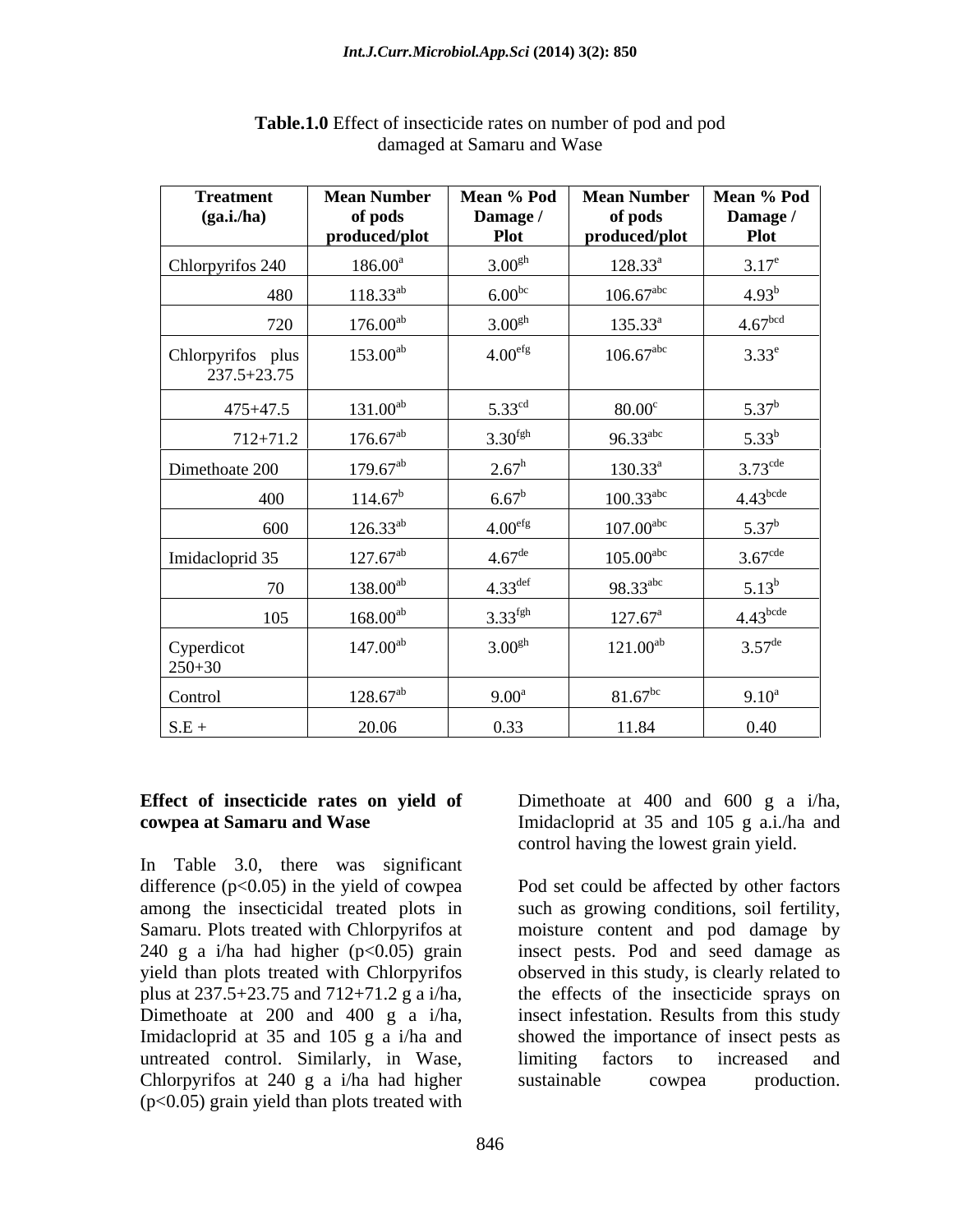|                          |                                                                                                                                                                                                            |                                                                                                                                                                                                     |                                                                                                                                 | WASE                                                                                                                                                                                                                                           |                                                                                                                                                                                     |
|--------------------------|------------------------------------------------------------------------------------------------------------------------------------------------------------------------------------------------------------|-----------------------------------------------------------------------------------------------------------------------------------------------------------------------------------------------------|---------------------------------------------------------------------------------------------------------------------------------|------------------------------------------------------------------------------------------------------------------------------------------------------------------------------------------------------------------------------------------------|-------------------------------------------------------------------------------------------------------------------------------------------------------------------------------------|
| $\mathbf{A}$             | $\mathbf{B}$                                                                                                                                                                                               | $\mathbf C$                                                                                                                                                                                         | $\mathbf{A}$                                                                                                                    | $\mathbf{B}$                                                                                                                                                                                                                                   | $\mathbf{C}$                                                                                                                                                                        |
| $1.94^{\circ}$           | $0.31^{bc}$                                                                                                                                                                                                | $0.11^b$                                                                                                                                                                                            | 1.87 <sup>abc</sup>                                                                                                             | $0.39^{b}$                                                                                                                                                                                                                                     | 0.08 <sup>b</sup>                                                                                                                                                                   |
|                          |                                                                                                                                                                                                            |                                                                                                                                                                                                     |                                                                                                                                 |                                                                                                                                                                                                                                                |                                                                                                                                                                                     |
|                          |                                                                                                                                                                                                            |                                                                                                                                                                                                     |                                                                                                                                 |                                                                                                                                                                                                                                                | 0.09 <sup>b</sup>                                                                                                                                                                   |
|                          |                                                                                                                                                                                                            |                                                                                                                                                                                                     |                                                                                                                                 |                                                                                                                                                                                                                                                | 0.20 <sup>b</sup>                                                                                                                                                                   |
|                          |                                                                                                                                                                                                            |                                                                                                                                                                                                     |                                                                                                                                 |                                                                                                                                                                                                                                                |                                                                                                                                                                                     |
|                          |                                                                                                                                                                                                            |                                                                                                                                                                                                     |                                                                                                                                 |                                                                                                                                                                                                                                                | $0.17^{\rm b}$                                                                                                                                                                      |
|                          |                                                                                                                                                                                                            |                                                                                                                                                                                                     |                                                                                                                                 |                                                                                                                                                                                                                                                |                                                                                                                                                                                     |
|                          |                                                                                                                                                                                                            |                                                                                                                                                                                                     |                                                                                                                                 |                                                                                                                                                                                                                                                |                                                                                                                                                                                     |
|                          |                                                                                                                                                                                                            |                                                                                                                                                                                                     |                                                                                                                                 |                                                                                                                                                                                                                                                | $0.12^{b}$                                                                                                                                                                          |
|                          |                                                                                                                                                                                                            |                                                                                                                                                                                                     |                                                                                                                                 |                                                                                                                                                                                                                                                |                                                                                                                                                                                     |
|                          |                                                                                                                                                                                                            |                                                                                                                                                                                                     |                                                                                                                                 |                                                                                                                                                                                                                                                |                                                                                                                                                                                     |
|                          |                                                                                                                                                                                                            |                                                                                                                                                                                                     |                                                                                                                                 |                                                                                                                                                                                                                                                | 0.18 <sup>b</sup>                                                                                                                                                                   |
|                          |                                                                                                                                                                                                            |                                                                                                                                                                                                     |                                                                                                                                 |                                                                                                                                                                                                                                                |                                                                                                                                                                                     |
|                          |                                                                                                                                                                                                            |                                                                                                                                                                                                     |                                                                                                                                 |                                                                                                                                                                                                                                                | $0.12^{b}$                                                                                                                                                                          |
|                          |                                                                                                                                                                                                            |                                                                                                                                                                                                     |                                                                                                                                 |                                                                                                                                                                                                                                                | $0.12^{b}$                                                                                                                                                                          |
|                          |                                                                                                                                                                                                            |                                                                                                                                                                                                     |                                                                                                                                 |                                                                                                                                                                                                                                                | $0.14^b$                                                                                                                                                                            |
|                          |                                                                                                                                                                                                            |                                                                                                                                                                                                     |                                                                                                                                 |                                                                                                                                                                                                                                                | $0.09^b$                                                                                                                                                                            |
| 70 $1.89^{\circ}$        |                                                                                                                                                                                                            | $0.18^b$                                                                                                                                                                                            |                                                                                                                                 |                                                                                                                                                                                                                                                | $0.12^{b}$                                                                                                                                                                          |
| $105 \quad 1.51^{\circ}$ |                                                                                                                                                                                                            | $0.12^{b}$                                                                                                                                                                                          | $2.04$ <sup>abc</sup>                                                                                                           |                                                                                                                                                                                                                                                | $0.18^{b}$                                                                                                                                                                          |
|                          |                                                                                                                                                                                                            |                                                                                                                                                                                                     |                                                                                                                                 |                                                                                                                                                                                                                                                |                                                                                                                                                                                     |
| $1.50^{\rm a}$           | $0.28^{\circ}$                                                                                                                                                                                             | $0.12^{b}$                                                                                                                                                                                          | $1.49^{bc}$                                                                                                                     | 0.37 <sup>b</sup>                                                                                                                                                                                                                              | $0.12^{b}$                                                                                                                                                                          |
|                          |                                                                                                                                                                                                            |                                                                                                                                                                                                     |                                                                                                                                 |                                                                                                                                                                                                                                                |                                                                                                                                                                                     |
| $1.50^{\rm a}$           | $0.53^{\circ}$                                                                                                                                                                                             | $0.48^{\rm a}$                                                                                                                                                                                      | $1.34^c$                                                                                                                        | $0.59^{\rm a}$                                                                                                                                                                                                                                 | $0.54^{\circ}$                                                                                                                                                                      |
| 0.41                     | 0.05                                                                                                                                                                                                       | 0.03                                                                                                                                                                                                | 0.21                                                                                                                            | 0.06                                                                                                                                                                                                                                           | 0.04                                                                                                                                                                                |
|                          | 480 $1.31^a$<br>720 $1.72^a$<br>$2.29^{\rm a}$<br>$1.49^{\rm a}$<br>$1.83^{\rm a}$<br>Dimethoate $200 \quad 2.14^a$<br>400 $1.85^{\text{a}}$<br>600 2.08 <sup>a</sup><br>Imidacloprid 35 2.37 <sup>a</sup> | SAMARU<br>$0.27^{\circ}$<br>$0.31^{bc}$<br>$0.44^{ab}$<br>$0.35^{bc}$<br>$0.41^{\rm abc}$<br>$0.34^{bc}$<br>$0.29^{bc}$<br>$0.35^{bc}$<br>0.40 <sup>abc</sup><br>$0.38^{\text{abc}}$<br>$0.32^{bc}$ | $0.14^{b}$<br>0.16 <sup>b</sup><br>$0.17^{b}$<br>$0.14^{b}$<br>$0.18^b$<br>$0.12^{b}$<br>$0.13^{b}$<br>$0.14^{b}$<br>$0.12^{b}$ | Mean seed Damage<br>Index<br>$1.69$ <sup>abc</sup><br>$1.70^{\text{abc}}$<br>$2.25^{\rm a}$<br>$1.65^{\text{abc}}$<br>$1.83^{\text{abc}}$<br>$2.06^{ab}$<br>$1.82$ <sup>abc</sup><br>$1.86^{\text{abc}}$<br>1.80 <sup>abc</sup><br>$1.43^{bc}$ | $0.24^{b}$<br>$0.35^{b}$<br>0.41 <sup>b</sup><br>$0.31^{b}$<br>0.40 <sup>b</sup><br>$0.25^{\rm b}$<br>$0.34^{b}$<br>$0.28^{b}$<br>0.30 <sup>b</sup><br>$0.33^{b}$<br>$0.27^{\rm b}$ |

## **Table.2.0** Effect of insecticide rates on seed damage index of cowpea at Samaru and Wase

Mean followed by different letter (s) in the same column are significantly different at 5% probability level of significance.

A=Undamaged seeds B= Damaged seeds C= Severely damaged seed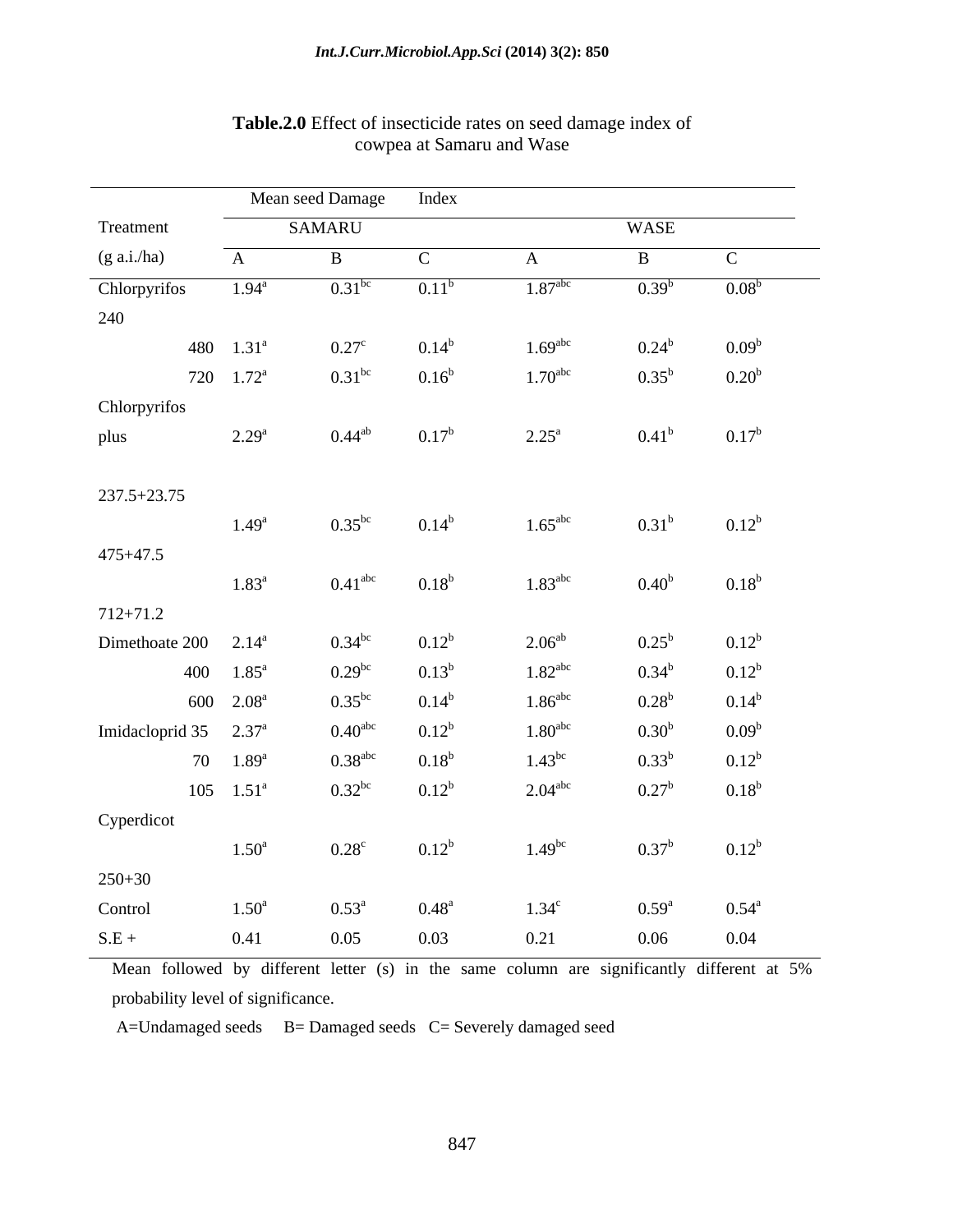|                       | Grain yield (kg/ha)        |                  |
|-----------------------|----------------------------|------------------|
| Treatment (g a.i./ha) | SAMARU                     | <b>WASE</b>      |
| Chlorpyrifos 240      | $784.91^{\circ}$           | $728.30^{\rm a}$ |
| 480                   | $754.72^{ab}$              | $622.64^{ab}$    |
| 720                   | $630.19$ abcd              | $520.75^{ab}$    |
| Chlorpyrifos          | plus 486.79 <sup>bcd</sup> | $494.34^{ab}$    |
| 237.5+23.75           |                            |                  |
|                       |                            |                  |
| $475 + 47.5$          | $547.17$ <sup>abcd</sup>   | $558.49^{ab}$    |
| $712 + 71.2$          | 456.60 <sup>cd</sup>       | $471.70^{ab}$    |
| Dimethoate 200        | $483.02^{bcd}$             | $471.70^{ab}$    |
| 400                   | $479.25$ <sup>cd</sup>     | $479.25^b$       |
| 600                   | 516.98 <sup>abcd</sup>     | $460.38^{b}$     |
| Imidacloprid 35       | $479.25^{\text{cd}}$       | $420.00^{b}$     |
| 70                    | 535.85 <sup>abcd</sup>     | $543.40^{ab}$    |
| 105                   | $430.19^{cd}$              | $415.09^b$       |
| Cyperdicot 250+30     | $713.21$ <sup>abc</sup>    | $513.21^{ab}$    |
| Control               | $403.77^{\rm d}$           | $396.21^{b}$     |
| $S.E +$               | 90.57                      | 116.98           |

**Table.3.0** Effect of insecticide rates on yield of cowpea at Samaru and Wase

Means followed by different letter(s) in the same column are significantly different at 5% probability level

late. Therefore, high levels of pod pests could lead to total loss of the crop, effectiveness of the four new insecticides Chlorpyrifos at 240 and 480 g a. i. /ha recorded higher number of pods in Samaru

Protecting the crop with insecticide particularly in Wase. Results from this application increased yields several fold study then indicate that insecticide (Tanzubil, 2000). In nature, peak application remains an important strategy populations of pod pests do not occur at for suppressing cowpea insect pests on the early flowering unless the crop is planted field if properly managed. The results of especially where there is little or no rain to at different rates in reducing the trigger new flushes or re-growth. The infestations of cowpea pests in both different insecticides at various locations because highest proportion of concentrations were very effective. The seeds were recorded in category A (seeds percentage of pod damage to number of with no feeding damage) compared to pods obtained was very minimal. seeds with obvious feeding punctures but and Wase respectively compared to other seeds that are severely wrinkled and treatments. shrunken to small sizes in all insecticide Furthermore, results from aborted flowers in category A and highest in category B and damaged pods (damage assessment) and C. Doubtless, the yield is the ultimate indicated that the insecticides spray goal of the farmers and therefore, the treatments influence number of pod and quantity and quality of the harvested farm grain yields. This resulted in decreased produce will depend on the soil fertility aborted flowers and damaged pods and insect pests infestation levels (Dent, compared to untreated control plots 1991). Most of the yield relatedthe seed damage index also confirmed the effectiveness of the four new insecticides with mild wrinkles and the lowest seeds were obtained in seeds with holes and/ or treatments. Untreated plots had the lowest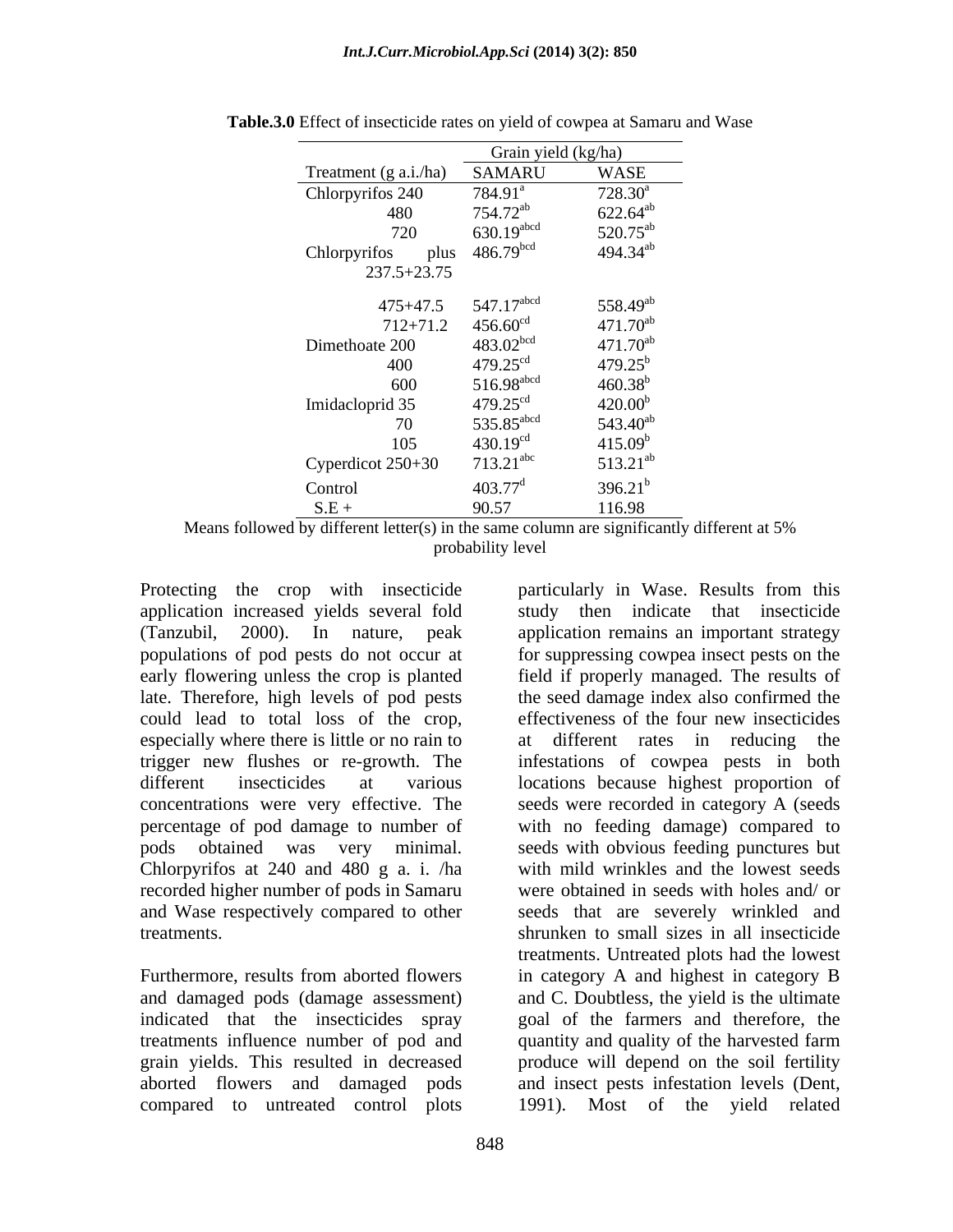components such as number of pods per They could also be used complementarily plot, pod damage, pod evaluation index with other pest control options to and wrinkled seeds from different significantly improve cowpea grain yields, treatments had values which suggested thereby generating income for resource that the insecticides variation both in term poor farmers in rural areas. Chlorpyrifos at of types and concentrations had effects on 240 g a.i. /ha could be used for optimum yield output. Highest pest infestation and lowest yield were recorded in untreated plots, although number of pod per plot and grain yield per hectare were low in Wase, the relatively low yield was due to low amount of rainfall and other environmental 2011. Evaluation of kane plant Extracts conditions such as humidity, temperature, sunshine and soil type of the area compared to Samaru. The yield obtained supports earlier reports by Jackai, (1997) that cowpea yield is increased when treated with synthetic chemicals and unprotected plots usually have the lowest yields. The data also suggested that Samaru -Zaria and Wase- Minjibir control of cowpea insect pests. *J.* ecological zones favour cowpea *Agricultural science* ,Cambridge **93:** production. Results indicate therefore, that insect pest infestations at flowering and podding stages are significant limiting spray interval and number of applications factors, to increased and sustainable of the factors to increased and sustainable cowpea grain production in Samaru and Wase. This study showed that  $\frac{v_{1}^{T} u_{2}^{T} u_{3}}{4}$  is  $\frac{v_{3}^{T} u_{4}^{T}}{2}$  and  $\frac{v_{4}^{T} u_{5}^{T}}{2}$  and  $\frac{v_{5}^{T} u_{5}^{T}}{2}$  and  $\frac{v_{6}^{T} u_{5}^{T}}{2}$  and  $\frac{v_{7}^{T}}{2}$  and  $\frac{v_{8}^{T}}{2}$  and  $\frac{v_{9}^{T}}{2}$ Chlorpyrifos at 240 (0.5 l/ha) and 720 g a.i./ha (1.5l/ha) had the highest number of pod produced at Samaru and Wase Witshire, U.K. 603pp respectively and Chlorpyrifos at 240 g a. i. ha gave the highest grain yield in both Nigeria Memorandum No.8, pp.9 Federal locations. Hence, the lower concentrations (0.5 and 1.0 l/ha) of all the insecticides<br>would be adequate to effectively manage Elliot, M. 1976. Properties and applications of would be adequate to effectively manage Elliot, M. 1976. Properties and applications of<br>the flowering and post flowering insect pyrethroids Environmental Health the flowering and post flowering insect pests of cowpea such as *M. sjostedti*, *M. vitrata* and *C. tomentosicollis* and increase

The four new insecticides could be used at world wide web sites pages. the application rate of 0.5 l/ha - 1.0 l/ha to effectively reduce infestation of insect pests of cowpea and increase grain yield. The cultivated farms of Vigna sinensis.

poor farmers in rural areas. Chlorpyrifos at grain yield of cowpea.

## **References**

- Aliyu, M., Yusuf, S. R. and Abdullahi, J. *Anogeissus leiocarpus* Guill and Parr. for the control of three post Flowering Insect Pests of Cowpea Vigna unguiculata L. Walp in Bauchi: Savannah journal of Agriculture 6 1 1-10.
- Cobley, S.L. 1956. Introduction to the Botany of Tropical Crops. Longman Group Limited. Essex, England. Pp:  $79 - 98$ .
- Dina, S.O. 1979. Synthetic pyrethroids for the 735-747.
- Dina, S.O. 1982. Interactions between rate, spray interval and number of applications of the the state of  $\mathbb{R}^n$ synthetic pyrethroid Decis in cowpea *Vigna unguiculata* pest control. *J. Agricult. science* ,Cambridge 99,471-478.
- Dent, D. 1991. Insect pest management; second edition. Redwood press limited Witshire, U.K. 603pp
- Ebong, U.U. 1965. Cowpea production in Nigeria Memorandum No.8, pp.9 Federal Department of Agricultural
- Research, Ibadan.<br>Elliot, M. 1976. Properties and applications of pyrethroids Environmental Health perspective 14, 3-13.
- productivity.<br>
cowpea insect pests in Southern Nigeria. Recommendation 241 Emosairue, S. O. and Ubana, U. B. 1998. Field evaluation of neem for the control of some *Global J. Pure and Appl. Science*. 4: 237- 241
	- FAO. 2008. Agricultural production status world wide web sites pages. <http:www.fao.org/faostat>
	- Faris, D.G. 1965. The origin and evolution of cultivated farms of V*igna sinensis*.